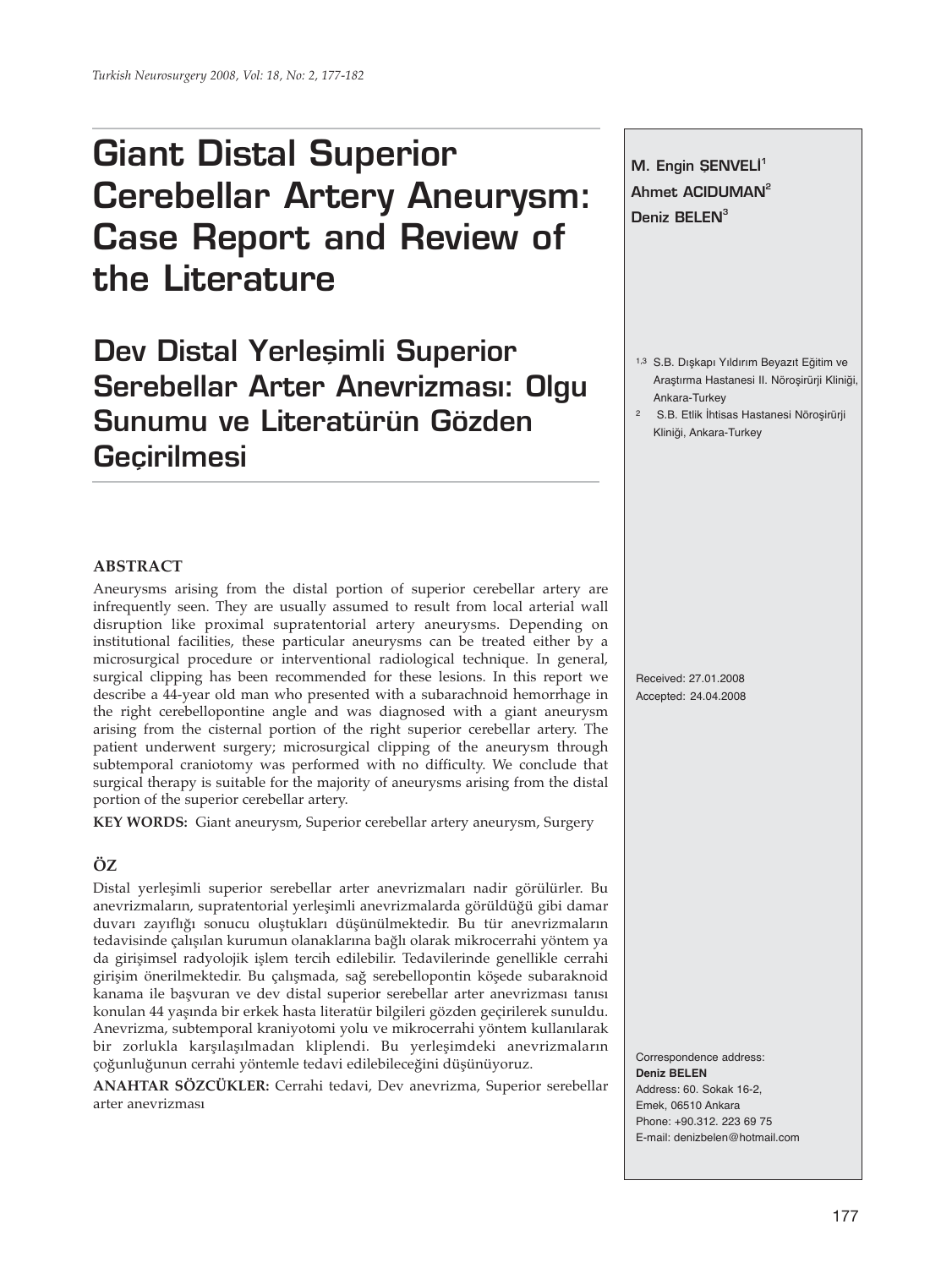### **INTRODUCTION**

Superior cerebellar artery (SCA) aneurysms are rare vascular lesions accounting for as low as 0.2% of all intracranial aneurysms (17). They are usually encountered in two anatomic locations; the majority of them originate from the portion close to the basilar artery (BA)-SCA junction followed by more distal locations (6). Distal aneurysms arising from cortical segment of SCA are extremely rare and only few cases have been reported in the literature (19). Owing to proximity of particularly cisternal giant SCA aneurysms to the vital structures, the management of these lesions is sometimes challenging. Currently, surgery is the preferred treatment for the majority of these lesions. Although trapping the lesion via occlusion of the parent vessel has been adopted in most reported cases, surgical strategies differ according to the affected vessel segment (3). In this report we present a case that harbored a giant distal SCA aneurysm with problematic clinical course treated by microsurgical clipping.

## **CASE REPORT**

A 44-year-old man was admitted to the hospital after losing his consciousness. Before admission, he had suffered from headache, nausea, and vomiting for 2 weeks. On neurological examination right third and fourth cranial nerve palsies, and left hemiparesis were found besides the unconsciousness. Nuchal rigidity was positive. His vital functions were all normal. Cranial computed tomography (CT) showed a right Fisher grade 3 cerebellopontine angle (CPA) hemorrhage (Figure 1). His medical history obtained from a local hospital revealed that he had had 2 additional subarachnoid hemorrhage attacks without neurological deficit within the last three years and that he had refused further investigations. The patient's clinical presentation was classified as WFNS 4 subarachnoid hemorrhage (SAH) score. No angiography was planned for the patient as a digital angiography system was not accessible in the hospital in that time. The patient became conscious and neurologically normal in two weeks with conservative treatment. The patient could not be transferred to an advanced radiology department because of social security reasons and a conventional angiography through the femoral artery route was performed on the 25th day of SAH. Angiograms of the anterior cerebral circulation and



*Figure 1: Figure 1. Cranial CT of the patient obtained on admission revealing a right PCA hemorrhage (Fisher grade 3).* 

the left vertebral artery did not show any vascular abnormality. A large irregular shaped right superior cerebellar artery aneurysm was detected on the right vertebral angiogram (Figure 2). The fundus of the aneurysm and the surrounding vessels were not clearly defined because of ongoing radiological vasospasm. On the second day following the angiography, a new SAH developed in the patient compelling him to the same neurological status that was noticed on admission. The patient recovered from this condition for a second time except for slight left hemiparesis. On the 15th day of ensuing SAH, the patient underwent surgery under lumbar drainage. The tentorial edge was explored through a right subtemporal approach and cut carefully after freeing the trochlear nerve. A partially thrombosed aneurysm was seen when the tentorial edges were hanged. The aneurysm was located on the SCA, 20mm distal to the BA-SCA junction and just behind the brainstem perforating arteries, and was 36mm in length and 15mm at the neck (Figure 3A). The aneurysm's fundus was directed infero-laterally toward fifth cranial nerve. After dissecting the aneurysm from surrounding tissues, a curved aneurysm clip was applied to the neck in parallel to the SCA main trunk. However, the clip slipped away immediately following placement, indicating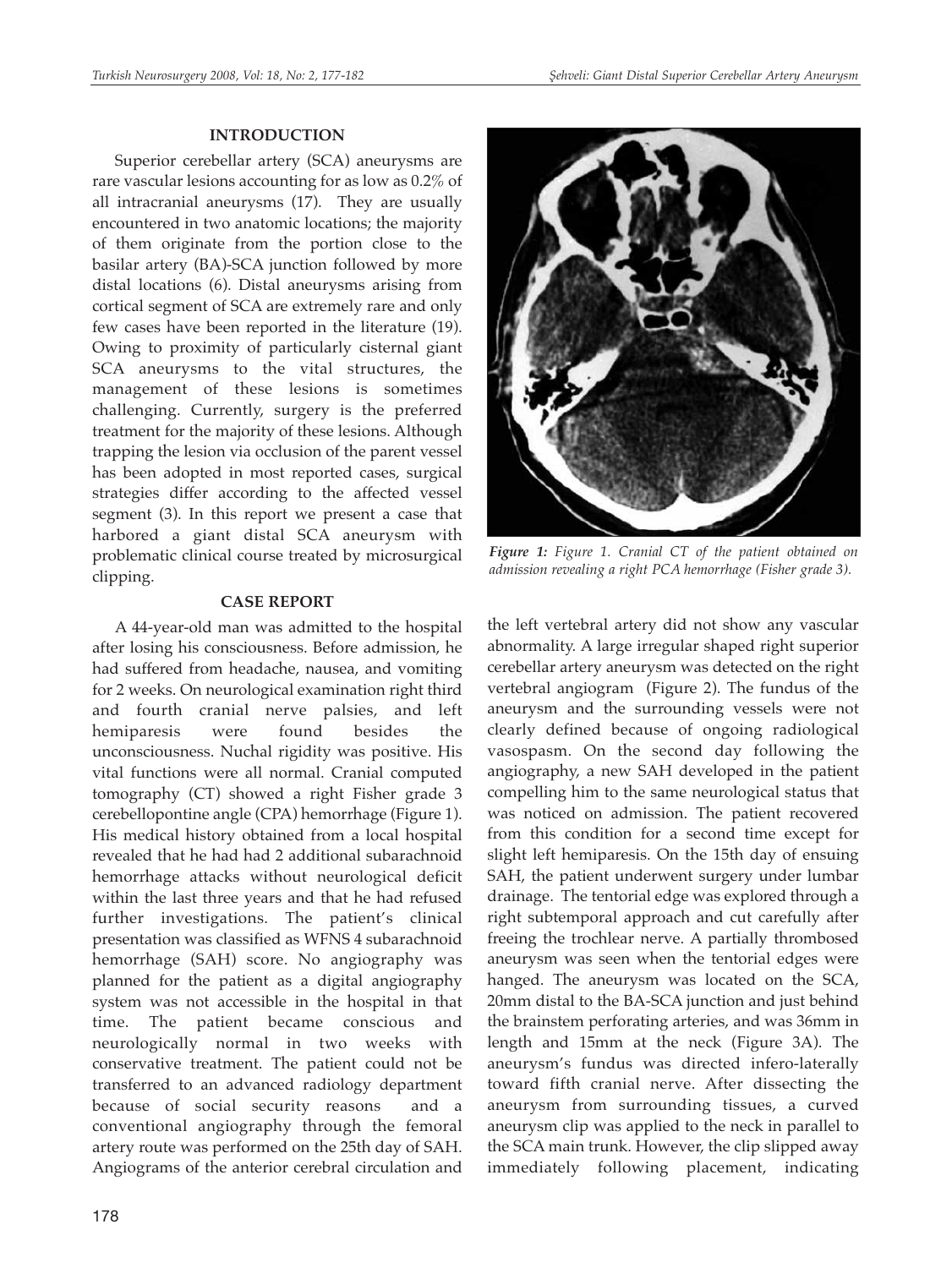

*Figure 2: Conventionally performed selective right lateral vertebral angiogram showing irregular shaped large SCA aneurysm (lower arrows). The upper arrow indicates the right posterior cerebral artery. Note that the distal SCA could only be vaguely defined due to vasospasm.* 

existence of organized thrombus formation and an atherosclerotic plaque inside the neck. Two temporary clips were applied for 9 minutes proximally and distally to the neck and the fundus of the aneurysm was opened. Once the thrombus formation and plaques were removed completely, a permanent aneurysm clip was applied to the neck with no difficulty (Figure 3 B and C). Blood flow in





*Figure 3: Schematic drawings show the intra-operative surgical field: A) following right temporal lobe retraction and cutting the tentorial edge infero-laterally, the giant distal SCA aneurysm was exposed (tentorial cut ends were hanged), B) the fundus of aneurysm was opened with proximal and distal controlling of the main arterial trunk and the thrombus removed completely together with the atherosclerotic plaques, C) the aneurysm fundus was mobilized carefully from the brainstem towards the superior aspect of the SCA and a permanent clip was applied to the neck with no difficulty.* 

the SCA was controlled by observation after temporary clips removal. The patient awakened from general anesthesia without any problem. The early postoperative period was uneventful and no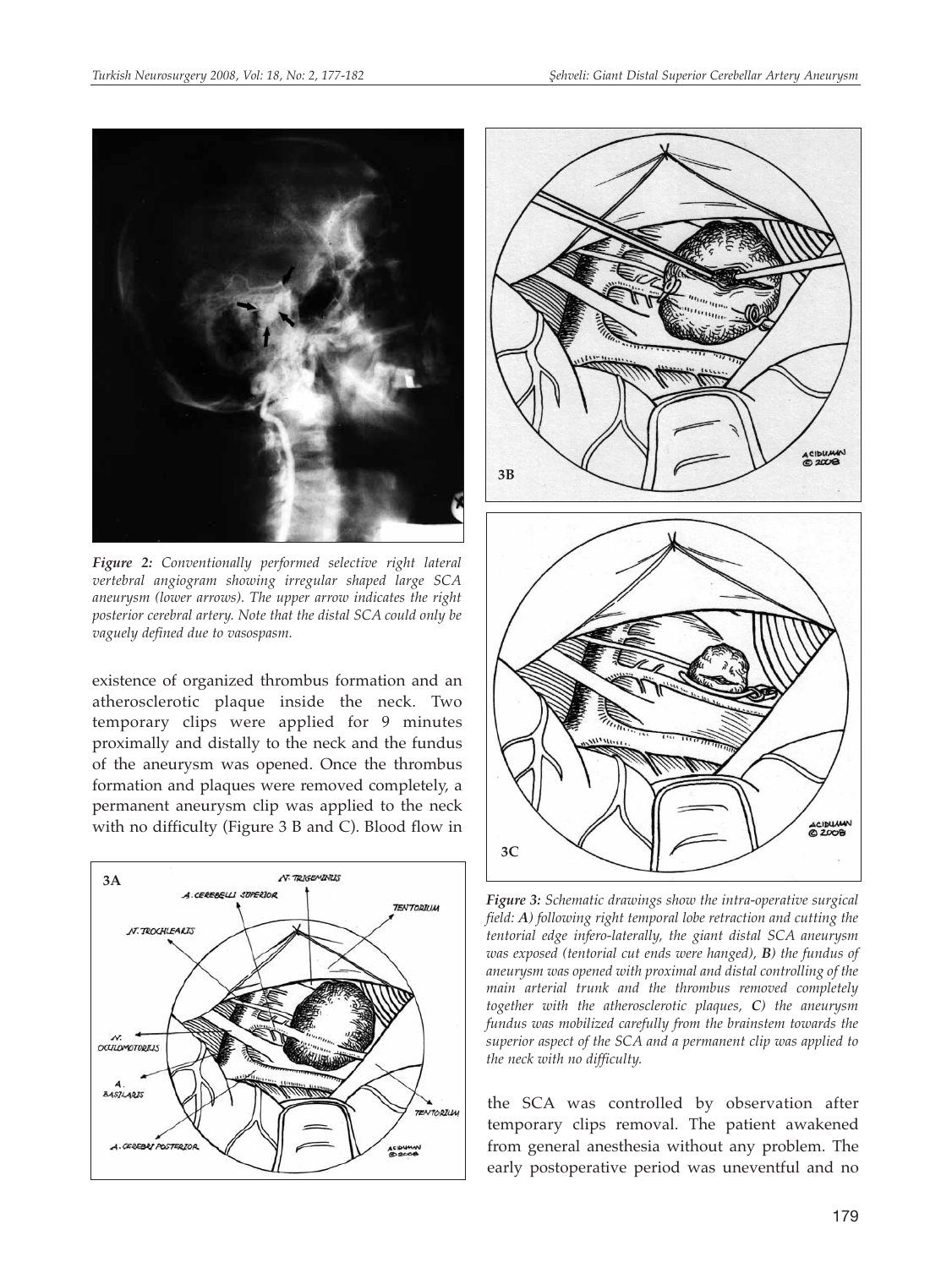additional deficit was noticed. The patient was discharged with mild left hemiparesis. Three weeks later the patient presented with confusion. A communicating hydrocephalus was seen on cranial CT and a ventriculo-peritoneal shunt operation was performed. The patient's symptom resolved subsequently and he was discharged from the hospital. He was followed-up more than 2 months and died of acute myocardial infarction by the end of the 3rd month. The intended postoperative control angiography could therefore not be obtained.

### **DISCUSSION**

Aneurysms arising from SCA are frequently reported at the BA-SCA junction in the literature (6, 17). In reality, aneurysms originating from the SCA–basilar artery trunk junction are not uncommon and are erroneously named "SCA aneurysms" by some authors (3). Other authors call them by the distinctive term of "laterobasilar aneurysms," as they are not strictly aneurysms of the SCA itself (3). The SCA can be divided into two segments: the cisternal segment (from the anterior pontine segment to the quadrigeminal segment), and the cortical segment equivalent to the hemispheric, vermian, and marginal branches (19). Aneurysms arising from one of the SCA segments are quite rare, accounting for only 0.2% of all intracranial aneurysms (2, 3). Although many of these lesions are saccular, fusiform and dissecting aneurysms are not unusual (1, 5, 7, 9, 13, 16, 17). Some cases are associated with arteriovenous malformations and a history of trauma could be traced in other cases (4). The SCA may be particularly vulnerable to injury caused by stretching of the edge of the tentorium (18). Despite being a distal lesion, a mycotic origin has seldom been proven in SCA aneurysms (11, 17).

The relevant literature has revealed that in most cases ( $\sim$  90%) the aneurysms rupture, and patients present with an SAH (2, 12, 14). Rebleeding has frequently been reported (3). Although rare, peripheral SCA aneurysms may present with ischemia and this finding should be recognized to prevent SAH from an undiagnosed lesion (4). Distal posterior circulation aneurysms may have distinctive clinical features in accordance with their location. The trochlear nerve, located beneath the tentorium, is vulnerable to injuries related to aneurysms involving the nearby posterior cerebral artery (P2 and P3 segments) or to SCA (4, 6, 17).

Third and fifth cranial nerve palsies have also been reported in SCA aneurysm cases as evident in the presented case (17). Loss of consciousness associated with left hemiparesis in this patient indicated a brainstem vascular event which may have been occurred most probably by vasospasm of related feeding vessels.

The diagnosis of ruptured peripheral aneurysm of the superior cerebellar artery should be considered when subarachnoid hemorrhage predominates in the perimesencephalic and superior cerebellar cisterns (3, 15). Careful angiographic evaluation is essential to distinguish peripheral aneurysms of the superior cerebellar artery from aneurysms of the posterior cerebral artery, because the former's infratentorial location requires a modification of the surgical approach. The need to demonstrate the presence or absence of a surgical neck and to ascertain the proximity of the aneurysm to major branches are also relevant concerns for surgical planning, as these features can often only be observed with the use of magnification views in various planes (3, 6, 20). At this point we were not able to obtain the ideal angiographic examination due to technical reasons. The possibility of an extraaxial cavernous malformation or hemangioma/ hemangiopericytoma of the fifth cranial nerve may be included in the differential diagnosis during the evaluation of patients with cranial CT or magnetic resonance image techniques indicating a restricted hematoma in the PCA (10).

Microsurgical neck clipping is the standard procedure for saccular aneurysms of the distal SCA (6, 20). Currently, the majority of patients are treated surgically. Treatment of thrombosed and fusiform aneurysms may sometime include trapping and proximal clipping (17). In any event, care should be taken to preserve ventral brainstem perforating branches, although there is generally a paucity of these vessels arising from the anterior pontine and lateromesencephalic portions of the superior cerebellar artery, which are well collateralized with the paramedian and short circumferential perforators from the basilar artery (10). However, anatomical variations should be considered on an individual basis. For instance, loss of consciousness and hemiparesis in the presented case may possibly point to involvement of the perforating arteries that originate from SCA. Endovascular embolization is useful for the treatment of patients in poor clinical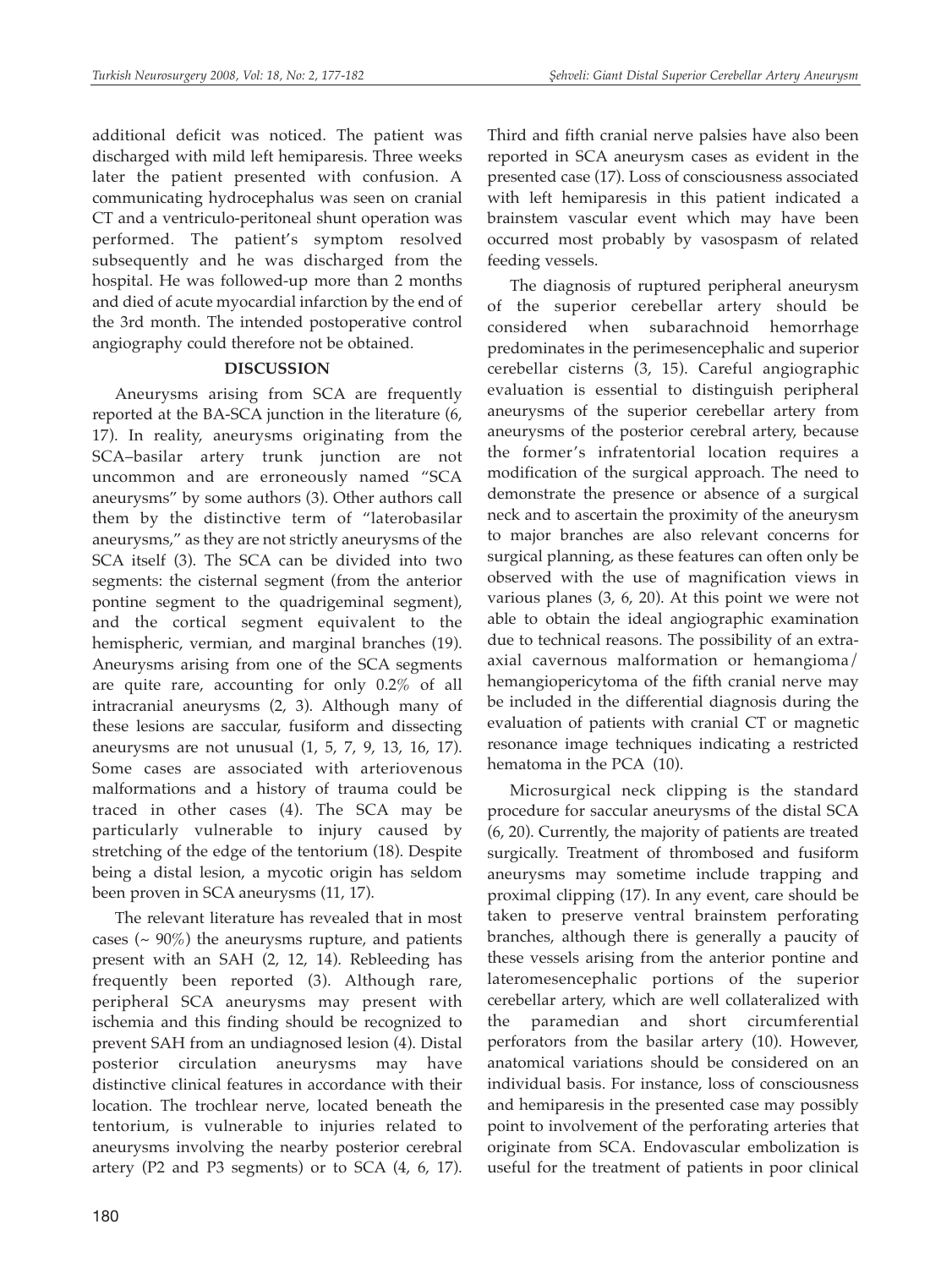grade, with concurrent medical conditions, or in senility, and in those cases who present with fusiform and dissecting aneurysms (8, 17). In some endovascular cases, the selected modality was permanent occlusion of the parent vessel, imitating the surgical experience, which occludes the aneurysm by surgical trapping (22). Recently, stenting procedures have been used especially for fusiform SCA aneurysms aiming to assure parent artery patency (21).

The surgical approach depends on the site of the aneurysm (6). Aneurysms of the cisternal segment may be treated by the pterional transsylvian, subtemporal transtentorial or occipital transtentorial approaches, whereas aneurysms of the cortical segment are usually clipped through the suboccipital approach for the marginal branch, infratentorial supracerebellar or occipital transtentorial approach for the hemispheric branch, and suboccipital, infratentorial supracerebellar, or occipital transtentorial approach for the vermian branch (19, 20). In our case, we preferred the subtemporal approach because angiographic findings suggested that the aneurysm was partially thrombosed indicating a larger lesion and it was located more proximally. The BA-SCA junction, third, fourth and fifth cranial nerves could be observed and protected with the wide surgical field obtained through the subtemporal approach. Proximal control of SCA is easier in this procedure when compared with the suboccipital approach, and the relationship between the brainstem and aneurysm can be considered without difficulty. More distal aneurysms can be approached through a suboccipital retromastoid craniotomy (20). Dissection is carried out over the cerebellar hemisphere. In some cases, the aneurysm wall may be firmly adherent to the edge of the tentorial hiatus and has to be mobilized carefully to some degree before a clip can be applied (20).

One concern in the management of SCA aneurysms is to provide parent artery patency. Although we were able to examine the flow in SCA only subjectively following neck clipping, it is important to assess the collateral reserve by the hemodynamic measurements, including the microvascular Doppler flowmeter or proximal endovascular trial balloon occlusion testing, when proximal occlusion of the SCA is needed (11).

Patients who present with cisternal-cortical junction or more proximal SCA aneurysms may have a poor prognosis as is the case with anterior circulation aneurysms (3, 17). The outcome for patients with aneurysms arising from the cortical segment of the SCA is mainly excellent or good (3, 19). In the previously reported cases almost all patients underwent delayed surgery due to brain swelling except for endovascular treatment. The unfortunate experiences with early surgery have suggested that delayed surgery is preferable; not only because dissection is easier but also the risk of rebleeding and vasospasm are lower (11). However, considering the risks of rebleeding and vasospasm, it has been recommend that surgery should be undertaken in the acute stage for distal aneurysms such as those arising from the cortical segment of the SCA. (19).

#### **CONCLUSIONS**

Aneurysms located in the SCA are rare but can develop in any segment of the artery. The risk for these lesions is related to the frequency of SAH and they should therefore be rapidly addressed. Many cases in the literature have been controlled by parent vessel occlusion; however, this approach should be avoided as often as possible. A surgical approach to the SCA is favorable in most cases without a significant risk of morbidity.

#### **REFERENCES**

- 1. Atalay B, Altinors N, Yilmaz C, Caner H, Ozger O: Fusiform aneurysm of the superior cerebellar artery: short review article. Acta Neurochir (Wien) 149: 291-294, 2007
- 2. Bozboğa M, Canbolat A, Savaşa A, Türker K: Aneurysm arising from the medial branch of the superior cerebellar artery. Acta Neurochir (Wien) 138: 1013-1014, 1996
- 3. Chaloupka JC, Putman CM, Awad IA: Endovascular therapeutic approach to peripheral aneurysms of the superior cerebellar artery. AJNR Am J Neuroradiol 17: 1338-42,1996
- 4. Danet M, Raymond J, Roy D: Distal superior cerebellar artery aneurysm presenting with cerebellar infarction: report of two cases. AJNR Am J Neuroradiol 22: 717-720, 2001
- 5. Drake CG: Giant intracranial aneurysms: experience with surgical treatment in 174 patients. Clin Neurosurg 26: 12-95, 1979
- 6. Drake CG: The treatment of aneurysms of the posterior circulation. Clin Neurosurg 26: 96-144, 1979
- 7. Duncan IC: Clinically occult chronic dissecting aneurysm of the superior cerebellar artery in a child. Pediatr Radiol 35: 1118-1120, 2005
- 8. Haw C, Willinsky R, Agid R, TerBrugge K: The endovascular management of superior cerebellar artery aneurysms. Can J Neurol Sci 31:53-57, 2004